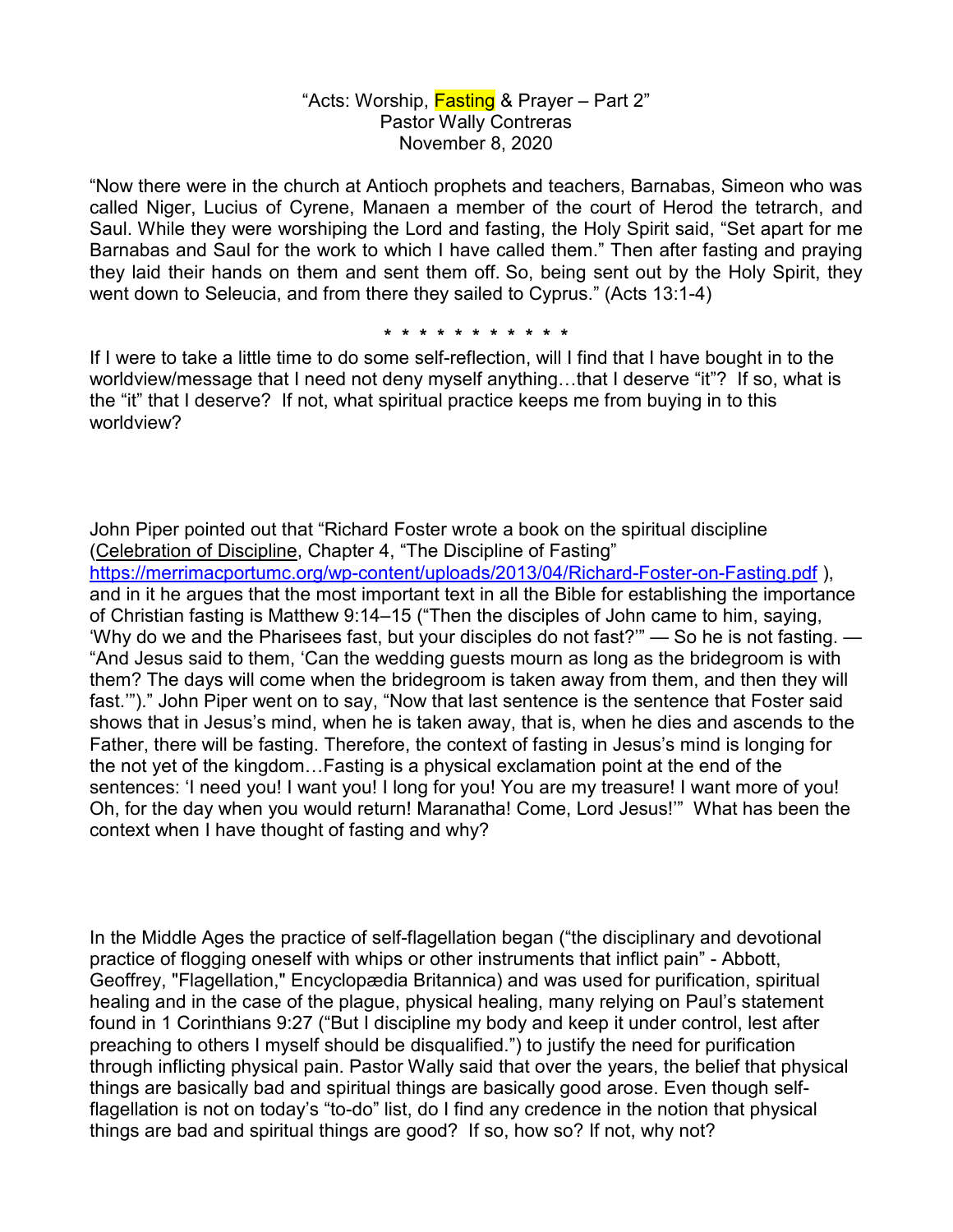Prior to Pastor Wally's message on fasting, did I view the spiritual practice of fasting to be done as some form of penance for my worldly indulgences/sins…that fasting was done to garner God's favor or forgiveness? Explain.

Review Isaiah 58:1-10 and identify what fasting isn't and what it is.

Regarding fasting that is not acceptable, R.C. Sproul pointed out that, "[Isaiah 58 v]erses 6– 12 explain that the kind of fast the Lord wanted from His children was not merely the forgoing of food, but the end of wickedness and oppression, as well as providing for the needs of the poor and hungry. It is not that God wanted to abolish the practice of fasting altogether; He only desired the Israelites to have more than a surface-level piety. Apparently, the people refused to release their debtors as prescribed in Deuteronomy 15:1–2. They were praying and fasting, which was easy, but not obeying the harder command to forgive debts. No amount of fasting could help while they held onto this grave sin without repenting. God's people should not expect Him to answer their fasting and prayer as long as they knowingly and obstinately refuse to repent and follow His will." Yikes! Is there something(s) in my life where I "knowingly and obstinately refuse to repent and follow His will" and if so, what do I intend to do about that situation and why?

Spurgeon once asked in message delivered on January 10, 1864, "And what is fasting for? That seems the difficult point. It is evidently... practiced oftentimes by our Lord, and advised by him to his disciples. Not a kind of religious observance, in itself meritorious, but a habit, when associated with the exercise of prayer, unquestionably helpful. I am not sure whether we have not lost a very great blessing in the Christian Church by giving up fasting..." R.C. Sproul pointed out, "Fasting places no obligation upon the sovereign God to respond in a way we have asked. Yet He does take special delight in us when we show our helplessness in fasting, and He will respond by giving us a greater knowledge of Himself, a deep sense of our dependence on His grace, and maybe even the specific request we bring to Him. Perhaps we would see the Lord move more mightily in the church if we fasted more often." To what degree to I agree or disagree with Spurgeon's assertion the he's "not sure whether we have not lost a very great blessing in the Christian Church by giving up fasting" and as R.C. Sproul said, "Perhaps we would see the Lord move more mightily in the church if we fasted more often" and why?

Spurgeon refers to fasting as "a habit, when associated with the exercise of prayer." What does it take on my part to develop such "a habit"?